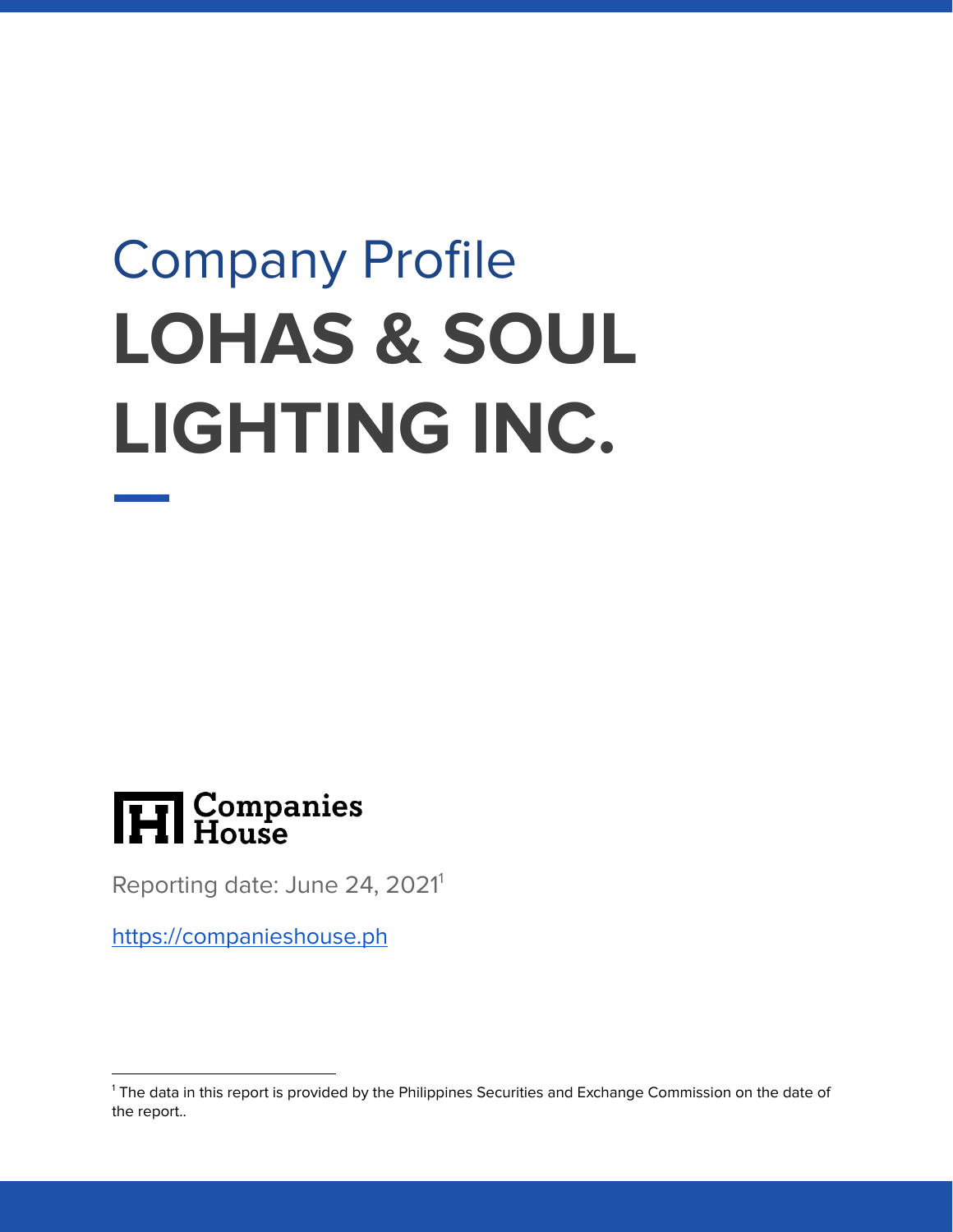| REG. NO.<br>CS201431136                                                                                                                                                                 | DATE OF ANNUAL MEETING PER BY-LAWS:<br>Every 1st day of July | FISCAL YEAR END:<br>December 31                                                                          |                                                                               |  |  |  |
|-----------------------------------------------------------------------------------------------------------------------------------------------------------------------------------------|--------------------------------------------------------------|----------------------------------------------------------------------------------------------------------|-------------------------------------------------------------------------------|--|--|--|
| <b>CORPORATE NAME</b>                                                                                                                                                                   |                                                              |                                                                                                          |                                                                               |  |  |  |
| LOHAS & SOUL LIGHTING INC                                                                                                                                                               |                                                              |                                                                                                          |                                                                               |  |  |  |
| ADDRESS/PRINCIPAL OFFICE BASED ON THE LATEST ARTICLE OF<br><b>INCORPORATION</b>                                                                                                         |                                                              |                                                                                                          |                                                                               |  |  |  |
| 381 T. Calo St., Butuan City                                                                                                                                                            |                                                              |                                                                                                          |                                                                               |  |  |  |
| PRESENT ADDRESS                                                                                                                                                                         |                                                              |                                                                                                          |                                                                               |  |  |  |
| same                                                                                                                                                                                    |                                                              |                                                                                                          |                                                                               |  |  |  |
| TELEPHONE NO.                                                                                                                                                                           |                                                              | FAX NO.                                                                                                  | <b>CORPORATE T.I.N</b>                                                        |  |  |  |
| PRIMARY PURPOSE/ACTIVITY PRESENTLY ENGAGED IN                                                                                                                                           | INDUSTRY CLASSIFICATION                                      |                                                                                                          |                                                                               |  |  |  |
| To engage in and carry on the business of buying, selling,<br>distributing, importing, exporting and marketing at wholesale in so far as<br>may be permitted by law, all kinds of goods | Wholesale and Retail                                         |                                                                                                          |                                                                               |  |  |  |
| PARENT COMPANY<br>REG. NO.<br><b>COMPANY NAME AND ADDRESS</b>                                                                                                                           |                                                              |                                                                                                          |                                                                               |  |  |  |
| N/A<br>N/A                                                                                                                                                                              |                                                              |                                                                                                          |                                                                               |  |  |  |
| SUBSIDIARY AFFILIATE<br>REG. NO.                                                                                                                                                        | <b>COMPANY NAME AND ADDRESS</b>                              |                                                                                                          |                                                                               |  |  |  |
| N/A<br>N/A                                                                                                                                                                              |                                                              |                                                                                                          |                                                                               |  |  |  |
| TOTAL NUMBER OF<br><b>EMPLOYEES:</b>                                                                                                                                                    | TOTAL NUMBER OF<br>MANAGERS/OFFICERS                         | TOTAL ANNUAL<br><b>COMPENSATION OF</b><br>DIRECTORS DURING<br>THE PRECEDING<br><b>FISCAL YEAR</b><br>N/A | WITH SEC/OTHER GOV'T<br><b>AGENCY SECONDARY</b><br>LICENSE?<br>RS NO.:<br>N/A |  |  |  |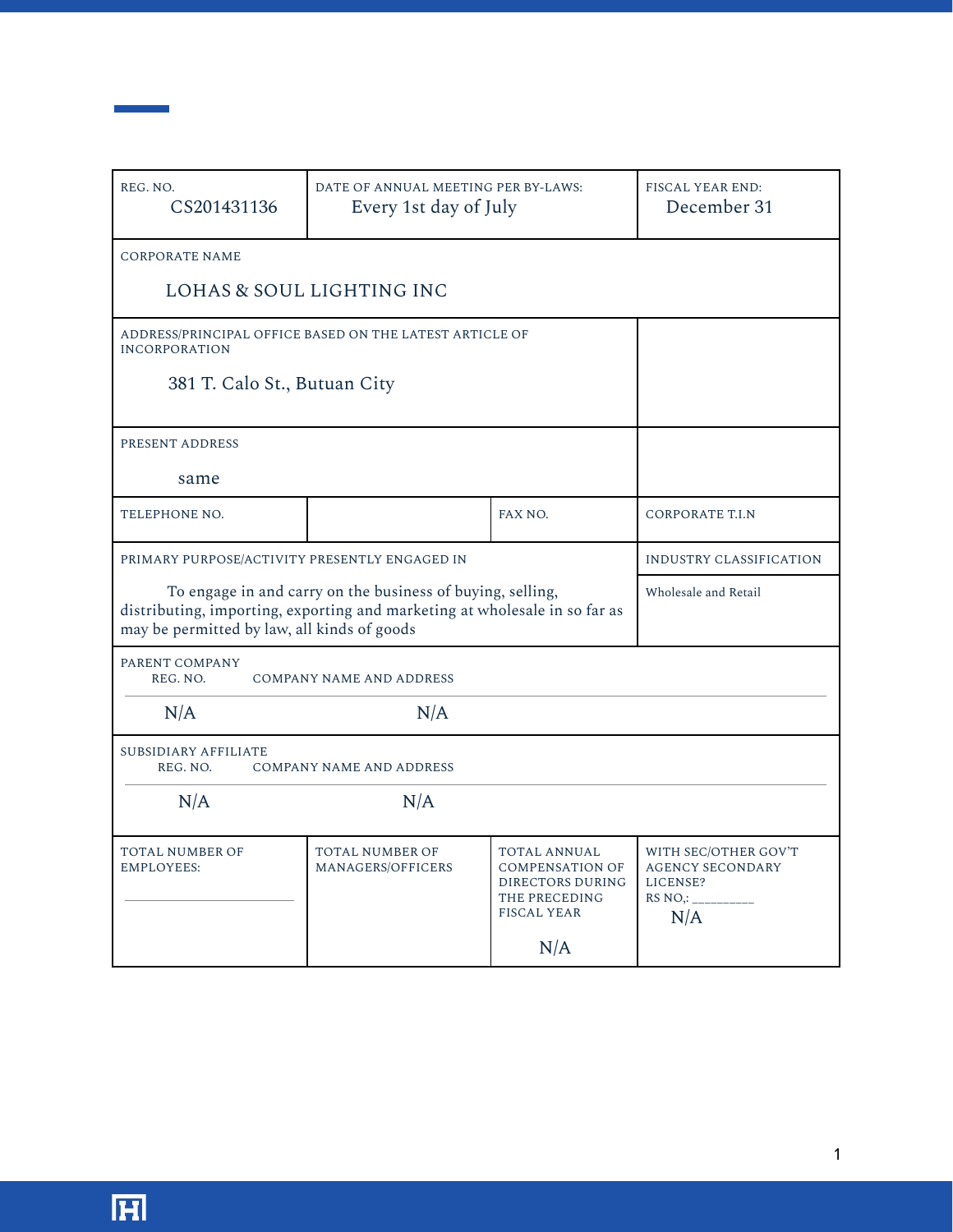| <b>GENERAL INFORMATION SHEET</b><br>(STOCK CORPORATION) |                                              |                          |      |                                            |                                       |               |  |  |
|---------------------------------------------------------|----------------------------------------------|--------------------------|------|--------------------------------------------|---------------------------------------|---------------|--|--|
|                                                         | <b>FINANCIAL PROFILE</b>                     |                          |      |                                            |                                       |               |  |  |
|                                                         | <b>NUMBER</b><br>OF STOCK-<br><b>HOLDERS</b> | TYPE OF<br><b>SHARES</b> | CODE | <b>NUMBER OF</b><br>SHARES/<br><b>TYPE</b> | PAR/<br><b>STATED</b><br><b>VALUE</b> | <b>AMOUNT</b> |  |  |
| <b>AUTHORIZED CAPITAL</b>                               | N/A                                          | common                   |      | 100,000                                    | 200.00                                | 20,000,000    |  |  |
| <b>SUBSCRIBED CAPITAL</b>                               |                                              |                          |      |                                            |                                       |               |  |  |
| <b>FILIPINO</b>                                         | 3                                            | common                   |      | 15,000,000                                 | 200.00                                | 3,000,000     |  |  |
| <b>FOREIGN</b>                                          | $\overline{2}$                               |                          |      | 10,000,000                                 |                                       | 2,000,000     |  |  |
| <b>TOTAL</b>                                            |                                              |                          |      |                                            |                                       | 5,000,000     |  |  |
| <b>PAID - UP CAPITAL</b>                                |                                              |                          |      |                                            |                                       |               |  |  |
| <b>FILIPINO</b>                                         | 3                                            | common                   |      | 3750                                       | 200.00                                | 750,000.00    |  |  |
| <b>FOREIGN</b>                                          | $\overline{2}$                               | common                   |      | 2500                                       |                                       | 500,000.00    |  |  |
| <b>TOTAL</b>                                            |                                              |                          |      |                                            |                                       | 1,250,000.00  |  |  |

## DIRECTORS/OFFICERS

**Contract Contract** 

| NAME AND ADDRESS (RESIDENCE | INC'R | <b>BOARD</b> | <b>STOCK</b><br><b>HLDR</b> | OFFICER   | TAXPAYER'S ID NO.<br><b>NATIONALITY</b> |
|-----------------------------|-------|--------------|-----------------------------|-----------|-----------------------------------------|
| PARK JAESEUNG               |       | C            | Y                           | President | Korean                                  |
| PABIJUN G. CELESTINO        |       | M            | Y                           | Secretary |                                         |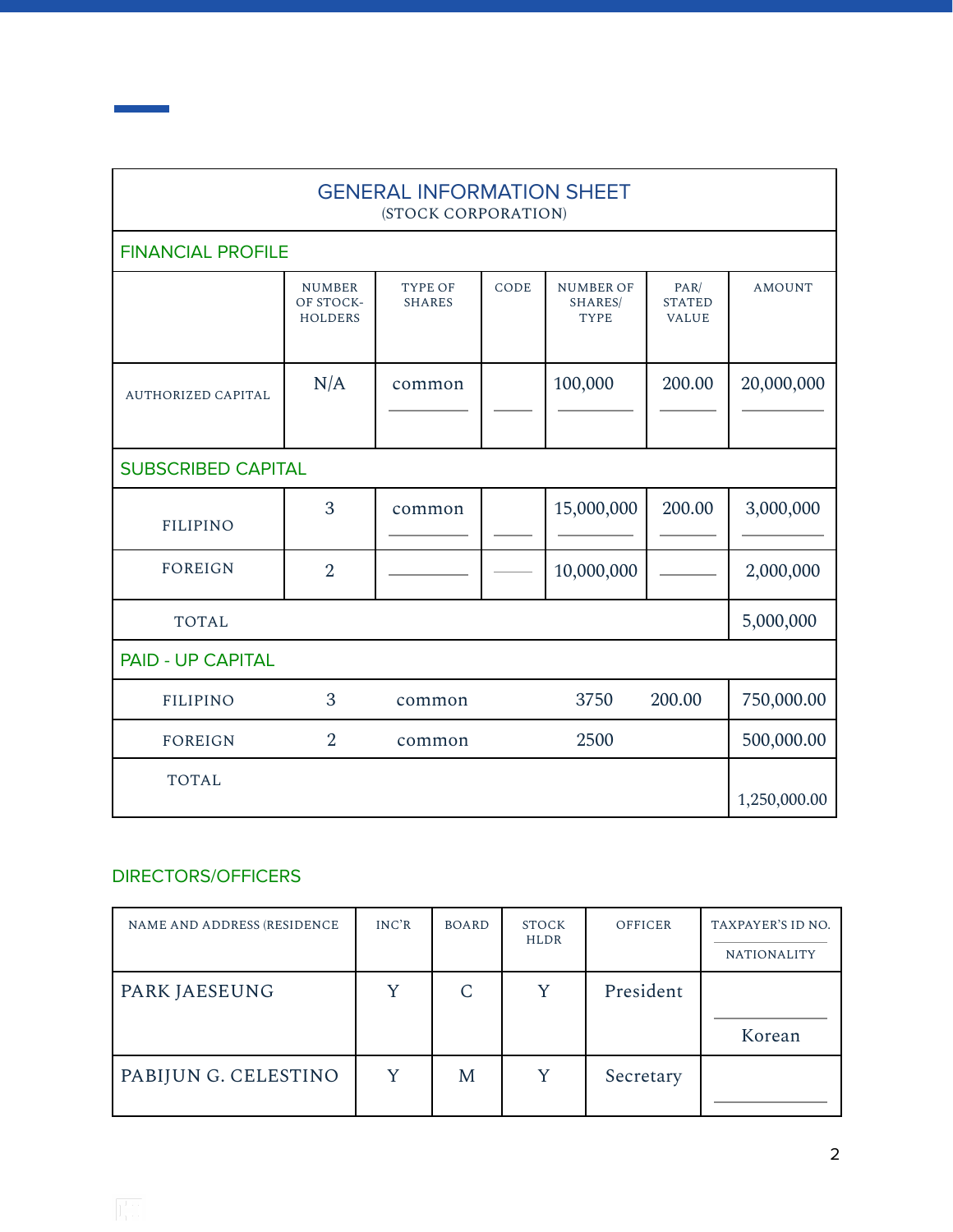|                        |   |   |   |           | Filipino |
|------------------------|---|---|---|-----------|----------|
| ROMULO T. PATETE JR.   | Y | M | Y | Treasurer |          |
|                        |   |   |   |           | Filipino |
| <b>FEDELIS S. CALO</b> | Y | M | Y | N/A       |          |
|                        |   |   |   |           | Filipino |
| <b>LIM SUNGSU</b>      | Y | M | Y | N/A       |          |
|                        |   |   |   |           | Korean   |
|                        |   |   |   |           |          |
|                        |   |   |   |           |          |

 $\mathbf{I}$ 

#### GENERAL INFORMATION SHEET (STOCK CORPORATION)

CORPORATE NAME

LOHAS & SOUL LIGHTING INC.

#### **STOCKHOLDERS**

| <b>NAME AND ADDRESS</b> | <b>SHARES SUBSCRIBED</b> |               |               | <b>AMOUNT</b><br>PAID | TAXPAYER'S<br>ID NO. |
|-------------------------|--------------------------|---------------|---------------|-----------------------|----------------------|
|                         | TYPE/CLASS               | <b>NUMBER</b> | <b>AMOUNT</b> |                       | <b>NATIONALITY</b>   |
| PARK JAESEUNG           | common                   | 7,000         | 1,400,000     | 350,000               | Korean               |
|                         |                          |               |               |                       |                      |
|                         | <b>TOTAL</b>             |               |               |                       |                      |
| PABIJUN G. CELESTINO    | common                   | 5,000         | 1,000,000     | 250,000               | Filipino             |
|                         |                          |               |               |                       |                      |
|                         | <b>TOTAL</b>             |               |               |                       |                      |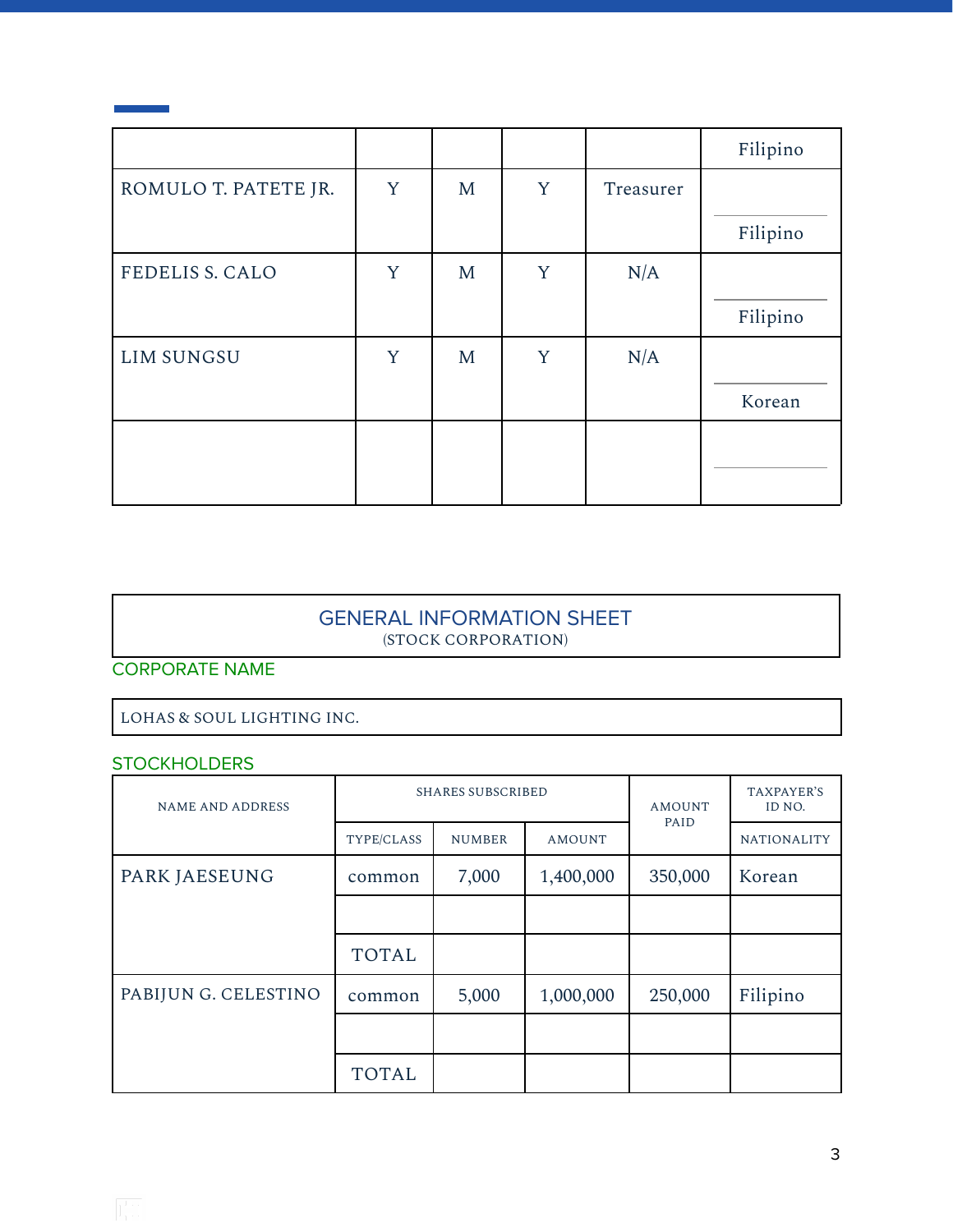| ROMULO T. PATETE JR.   | common       | 5,000  | 1,000,000 | 250,000   | Filipino |
|------------------------|--------------|--------|-----------|-----------|----------|
|                        |              |        |           |           |          |
|                        | <b>TOTAL</b> |        |           |           |          |
| <b>FEDELIS S. CALO</b> | common       | 5,000  | 1,000,000 | 250,000   | Filipino |
|                        |              |        |           |           |          |
|                        | <b>TOTAL</b> |        |           |           |          |
| <b>LIM SUNGSU</b>      | common       | 3,000  | 600,000   | 150,000   | Korean   |
|                        |              |        |           |           |          |
|                        | <b>TOTAL</b> | 22,000 | 5,000,000 | 1,250,000 |          |
|                        |              |        |           |           |          |
| <b>TOTAL</b>           |              |        |           |           |          |

#### GENERAL INFORMATION SHEET (STOCK CORPORATION)

| A. FORMS OF INVESTMENTS OF<br><b>CORPORATE FUNDS IN</b><br><b>ANOTHER CORPORATION</b> | <b>AMOUNT</b>                      | DATE OF BOARD<br><b>RESOLUTION</b>                           | <b>DATE OF</b><br><b>STOCKHOLDERS</b><br><b>RATIFICATION</b> |
|---------------------------------------------------------------------------------------|------------------------------------|--------------------------------------------------------------|--------------------------------------------------------------|
| <b>STOCKS</b>                                                                         | N/A                                | N/A                                                          | N/A                                                          |
| <b>BONDS/COMMERCIAL PAPER</b>                                                         | N/A                                | N/A                                                          | N/A                                                          |
| LOANS/ CREDITS/ ADVANCES                                                              | N/A                                | N/A                                                          | N/A                                                          |
| <b>GOVERNMENT TREASURY BILLS</b>                                                      | N/A                                | N/A                                                          | N/A                                                          |
| <b>OTHERS</b>                                                                         | N/A                                | N/A                                                          | N/A                                                          |
| <b>B. INVESTMENTS OF CORPORATE</b><br><b>FUNDS IN ANY OF ITS SECONDARY PURPOSES</b>   | DATE OF BOARD<br><b>RESOLUTION</b> | <b>DATE OF</b><br><b>STOCKHOLDERS</b><br><b>RATIFICATION</b> |                                                              |
| NATURE OF SECONDARY PURPOSE                                                           |                                    |                                                              |                                                              |